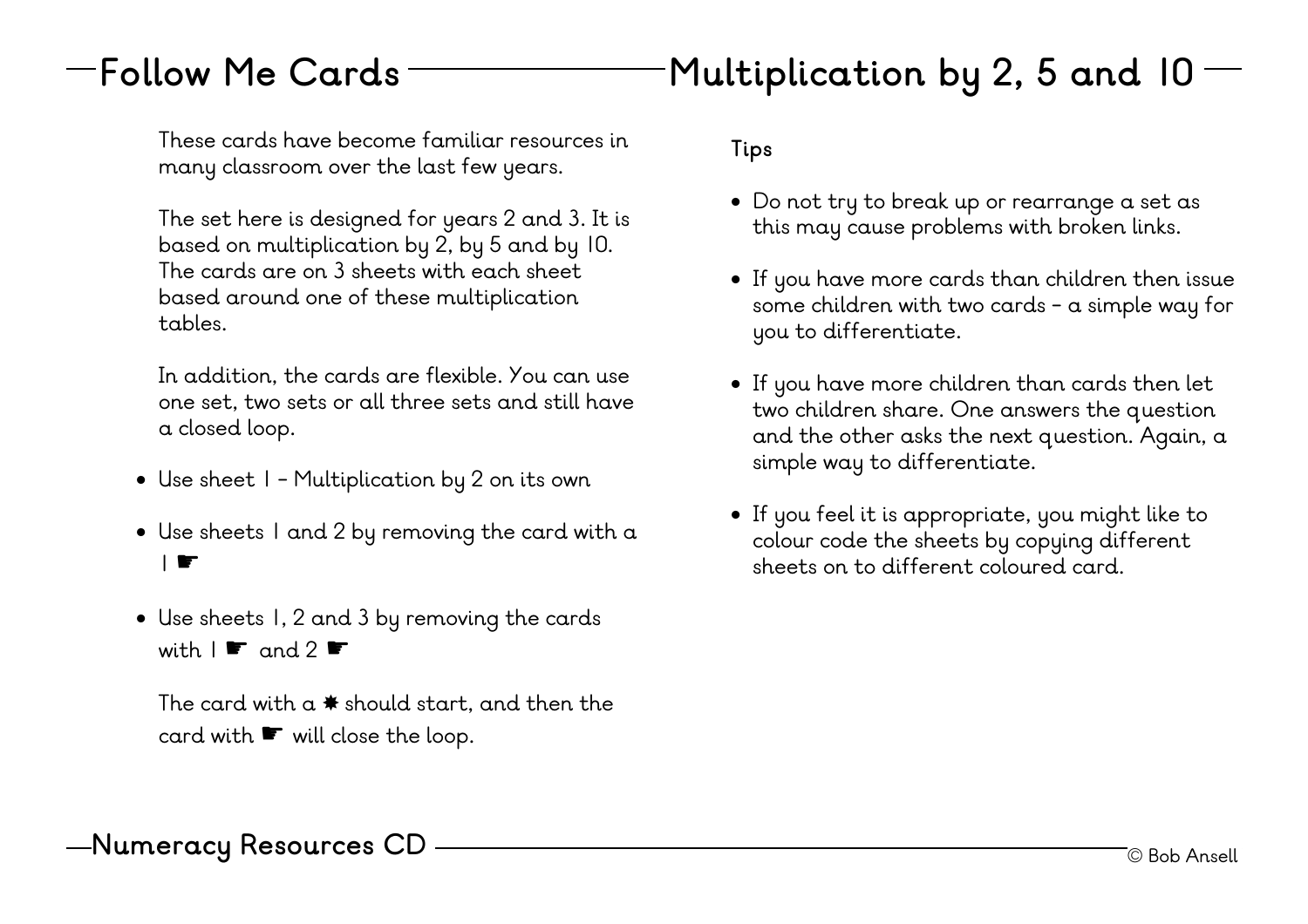| -Follow Me Cards <sup>.</sup> |  |  |
|-------------------------------|--|--|
|-------------------------------|--|--|

| -Follow Me Cards                          |                                      | Multiplication by $2-$                         |
|-------------------------------------------|--------------------------------------|------------------------------------------------|
| $\ast$<br>I am 20<br>Who is $2 \times 2?$ | $I$ am $4$<br>Who is $8 \times 2?$   | I am 16<br>Who is $4 \times 2?$                |
| $I$ am $8$<br>Who is $6 \times 2?$        | I am $12$<br>Who is $9 \times 2?$    | $I$ am $18$<br>Who is $3 \times 2?$            |
| I am 6<br>Who is $7 \times 2?$            | $I$ am $I$ 4<br>Who is $5 \times 2?$ | $I$ am $I$ 0<br>Who is $10 \times 2?$<br>▎▗\$▔ |

—Numeracy Resources CD ———————————————————————— © Bob Ansell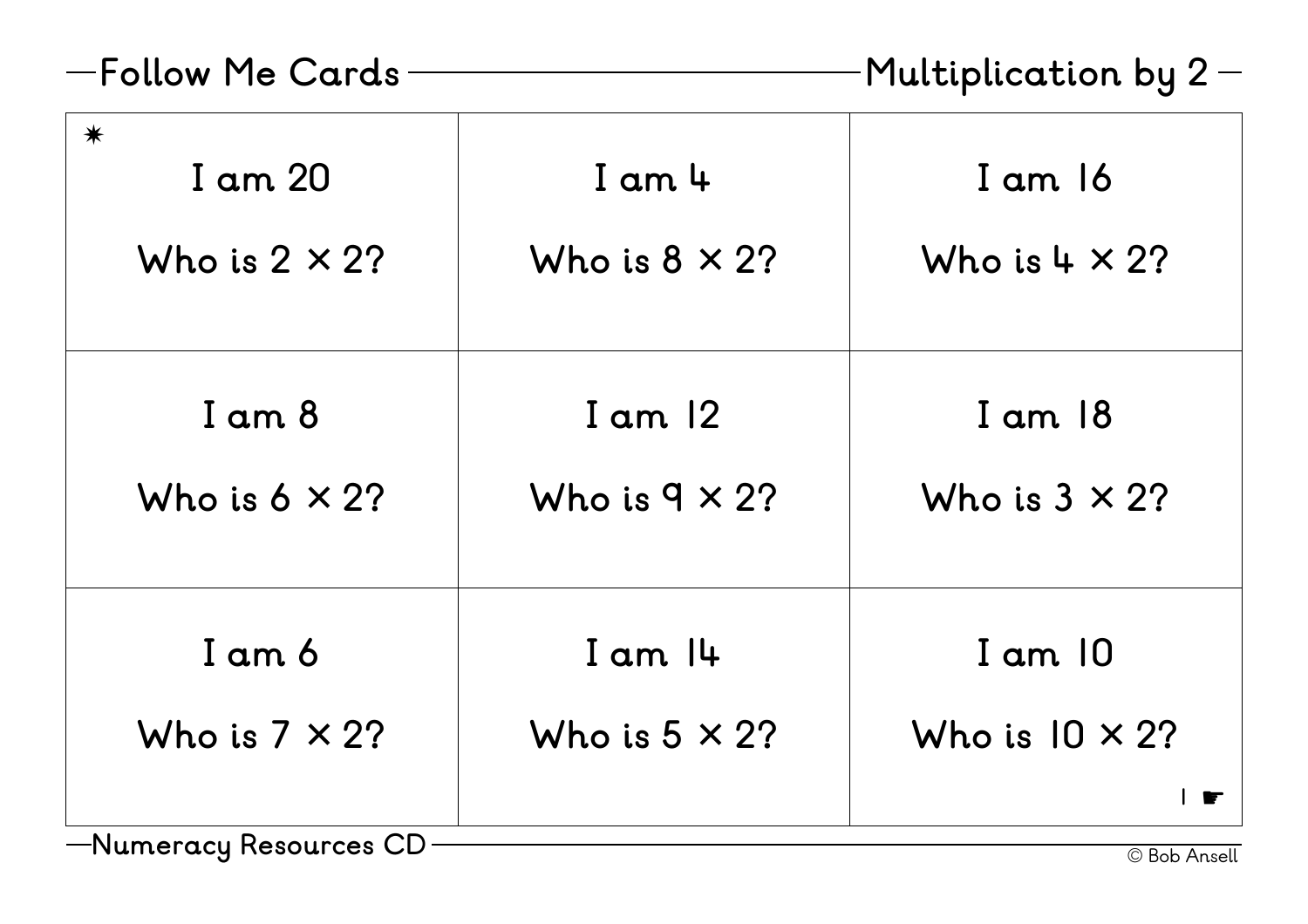## **Follow Me Cards**

**Multiplication by 5**

| $I$ am $10$                                         | $I$ am $15$                       | I am 25                                         |
|-----------------------------------------------------|-----------------------------------|-------------------------------------------------|
| Who is $3 \times 5$ ?                               | Who is $5 \times 5$ ?             | Who is $6 \times 5$ ?                           |
| I am 30                                             | I am 45                           | I am 35                                         |
| Who is $9 \times 5$ ?                               | Who is $7 \times 5?$              | Who is $1 \times 5$ ?                           |
| $I$ am $5$<br>Who is $11 \times 5?$<br>$\mathsf{N}$ | I am 55<br>Who is $10 \times 5$ ? | I am 50<br>Who is $4 \times 5$ ?<br>$2 \bullet$ |

—Numeracy Resources CD ————————————————————————— © Bob Ansell